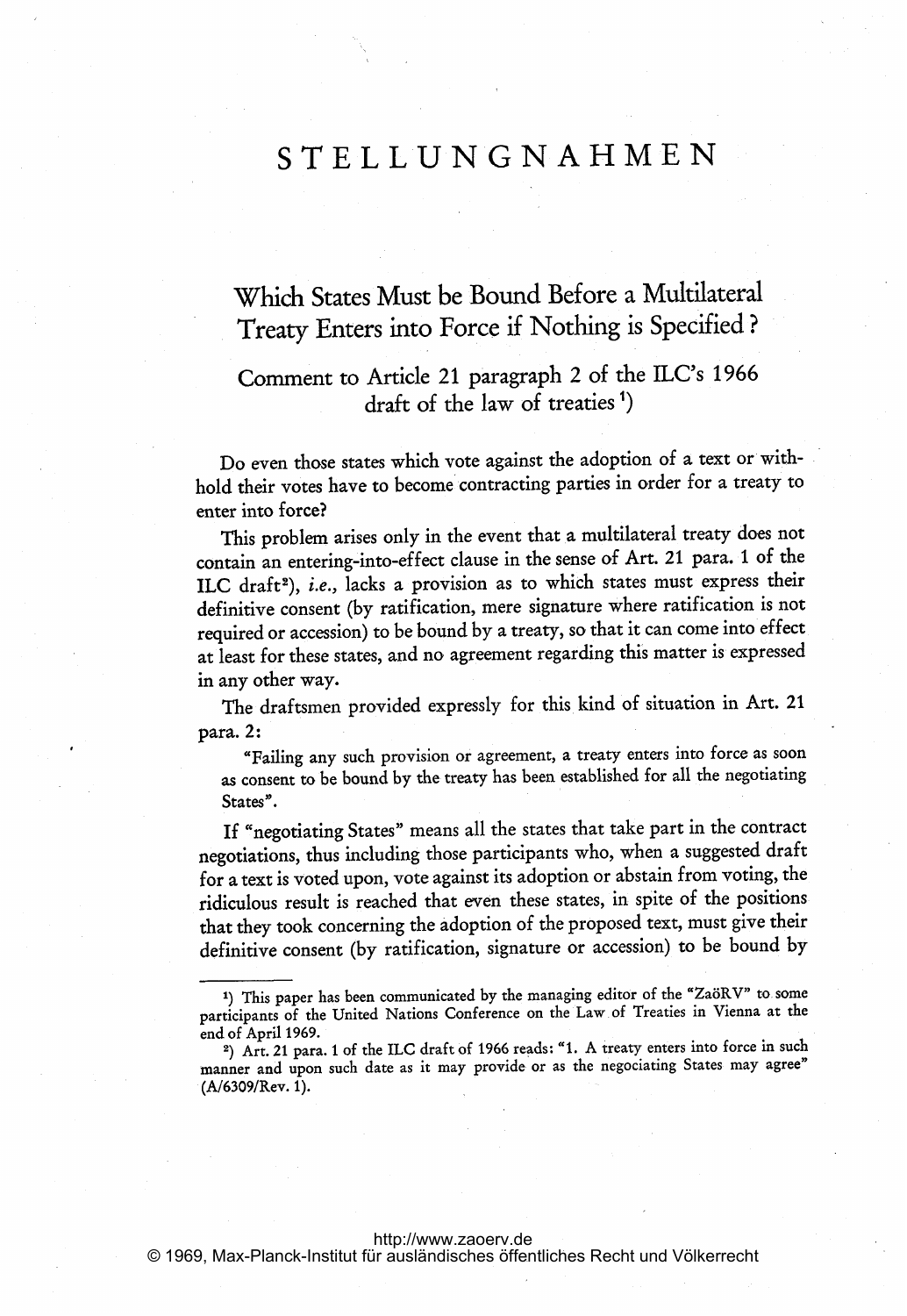## Art. 21 Para. 2: Entry into Force of Multilateral Treaties 537

the treaty before the adopted text can enter into force as a treaty. In other words: those states whose votes brought about the adoption of the text (say by <sup>a</sup> two-thirds majority in accordance with Art. <sup>8</sup> para. 2) cannot bring the treaty into effect among themselves, although all have completed the necessary formalities of ratification, etc., as long as any of the states which did not even vote for the adoption of the text or, indeed, may have opposed it refuses to be bound by the treaty.

One could have been more frank and used the following formulation: "Failing any such provision or agreement, a treaty may never enter into force". One wonders therefore, whether the phrase "all the negotiating States" which is used in Art. 21 can be more narrowly interpreted and, more particularly, be taken to refer to only those states which voted for the adoption of the text, or whether, assuming that such a narrow interpretation is out of the question, it might be ascertained that the ILC made a mistake and expressed something in Art. 21 that it did not intend to say.

It is interesting in this connection that the corresponding formulation in the 1965 draft (then Art. 23 para. 2) read:

"2. Failing any such provision or agreement, a treaty enters into force as soon as all the States which adopted the text have consented to be bound by the treaty" 3).

But let us return to Art. 21 of the 1966 draft, whose first two paragraphs by the way have been left untouched during the first phase of the diplomatic conference in Vienna 4).

The concept "negotiating State" which is used in Art. <sup>21</sup> is defined in Art. 2 as

<sup>a</sup> State which took part in the drawing up and adoption of the text of the treaty".

This clause makes it clear enough that participation in the drawing up and participation in the adoption of the text are the defining characteristics of negotiating states. The question now becomes, what is the meaning of "taking part in the adoption"? Does it refer only to expressing approval of the. text, or does it also include participation in the sense of voting against the text or even passive participation, i.e., refraining from voting while attending a conference?

<sup>3)</sup> Reports of the International Law Commission on its seventeenth session (3 May - <sup>9</sup> July 1965), General Assembly Official Records: 20th sess., Supp. No. <sup>9</sup> (A/6009) 1965. Para. <sup>I</sup> read: "I. A treaty enters into force in such manner and upon such date as it may provide or as the States which adopted its text may agree".

<sup>4)</sup> A/CONF. 39/11, pp. 138-140.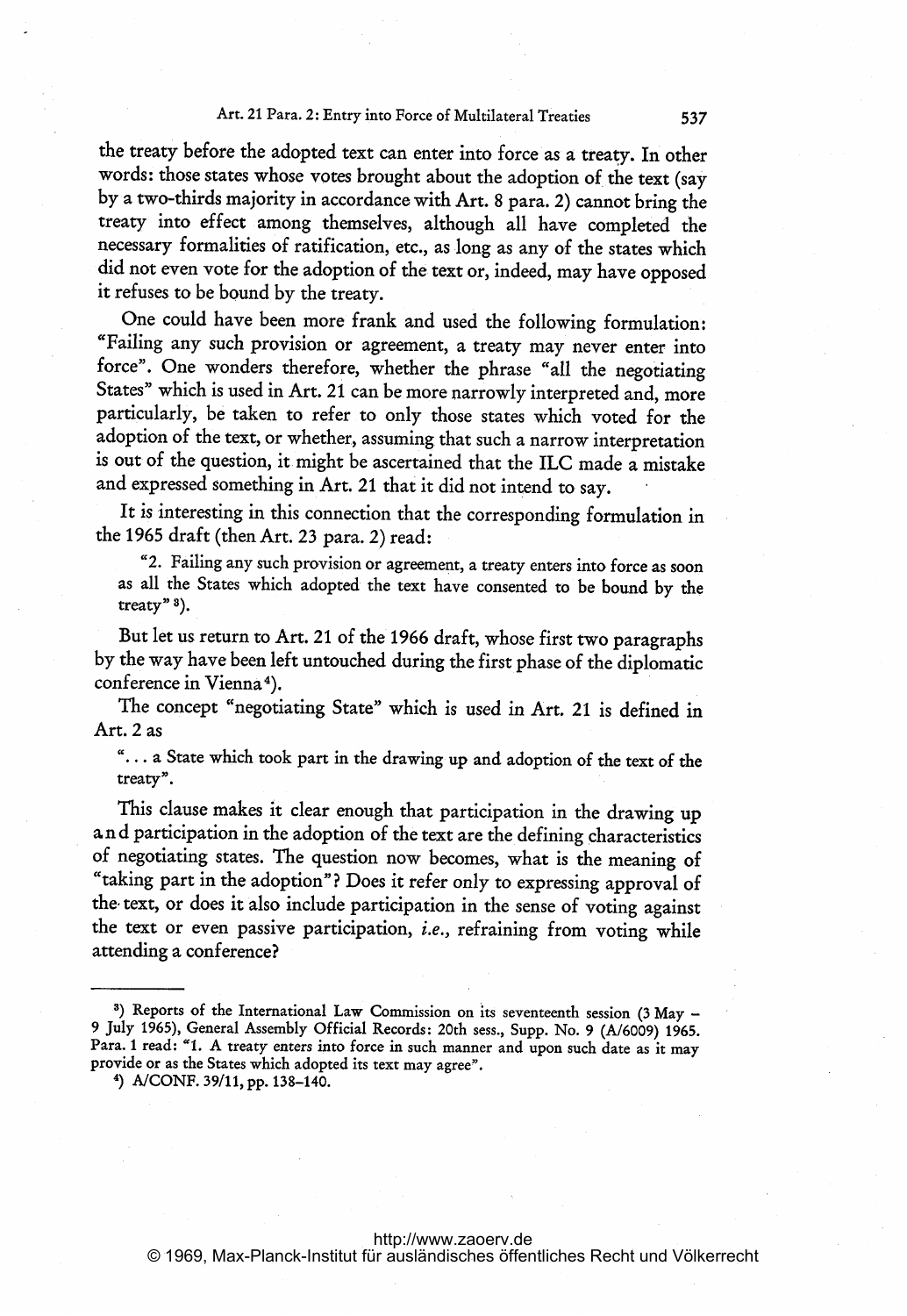# <sup>538</sup> ILC's <sup>1966</sup> Draft Articles on the Law of Treaties - Comment (L <sup>e</sup> w <sup>a</sup> n)

With regard to the concept "adoption" Art. <sup>8</sup> of the 1966 draft reads:

" 1. The adoption of the text of <sup>a</sup> treaty takes place by the unanimous consent

of the States participating in its drawing up except as provided in paragraph 2.

2. The adoption of the text of <sup>a</sup> treaty at an international conference takes place by the vote of two-thirds of the States participating in the conference, unless by the same majority they shall decide to apply a different rule".

The adoption of a text at a conference occurs, then, by vote. The words "takes place by a vote of two-thirds . . ." could tempt one to conclude that, since only the approving two-thirds majority brings about the adoption, only those who approve take part in the adoption; but the second part of the sentence, "unless by the same majority . . .", suggests that what is involved here is simply the creation of a majority rule, and not a definition of the states that take part in the adoption of the text of a treaty. The words "take part in the adoption" (Art. 2 para. <sup>1</sup> (e)) doubtless can bear the meaning "vote against the adoption" in ordinary usage, and it is hard to see why states which are represented at <sup>a</sup> conference but refrained from voting should not be considered negotiating states-their consent would not be required before a treaty entered into force-if the states that voted against the adoption are so regarded. But the only conclusion that needs to be drawn at this Point is that the foregoing phrases in Art. <sup>8</sup> do not limit the meaning of "negotiating States" to the states which vote for the adoption of a text. Indeed, they have nothing to do with the meaning of that concept.

The use of the expression "States participating in the conference" in Art. <sup>8</sup> para. <sup>2</sup> is also insignificant for the present purpose. The determination whether <sup>a</sup> two-thirds majority for the adoption of a text exists is made with reference to the whole number of participants.

In the commentary which the ILC issued with its 1966 draft the rationale for the selection of the concept "negotiating States" is given (Art. 2 point 12), but it too is devoid of any basis for <sup>a</sup> narrow interpretation of these words:

" 'Negotiating States' require to be distinguished from both 'contracting States' and 'parties' in certain contexts, notably whenever an article speaks of the intention underlying the treaty. 'Contracting States' require to be distinguished both from 'negotiating States' and 'parties' in certain contexts where the relevant point is the State's expression of consent to be bound independently of whether the treaty has yet come into force. As to 'party', the Commission decided that, in principle, this term should be confined to States for which the treaty is in force" $5$ ).

5) A/6309/Rev. 1, p. 23.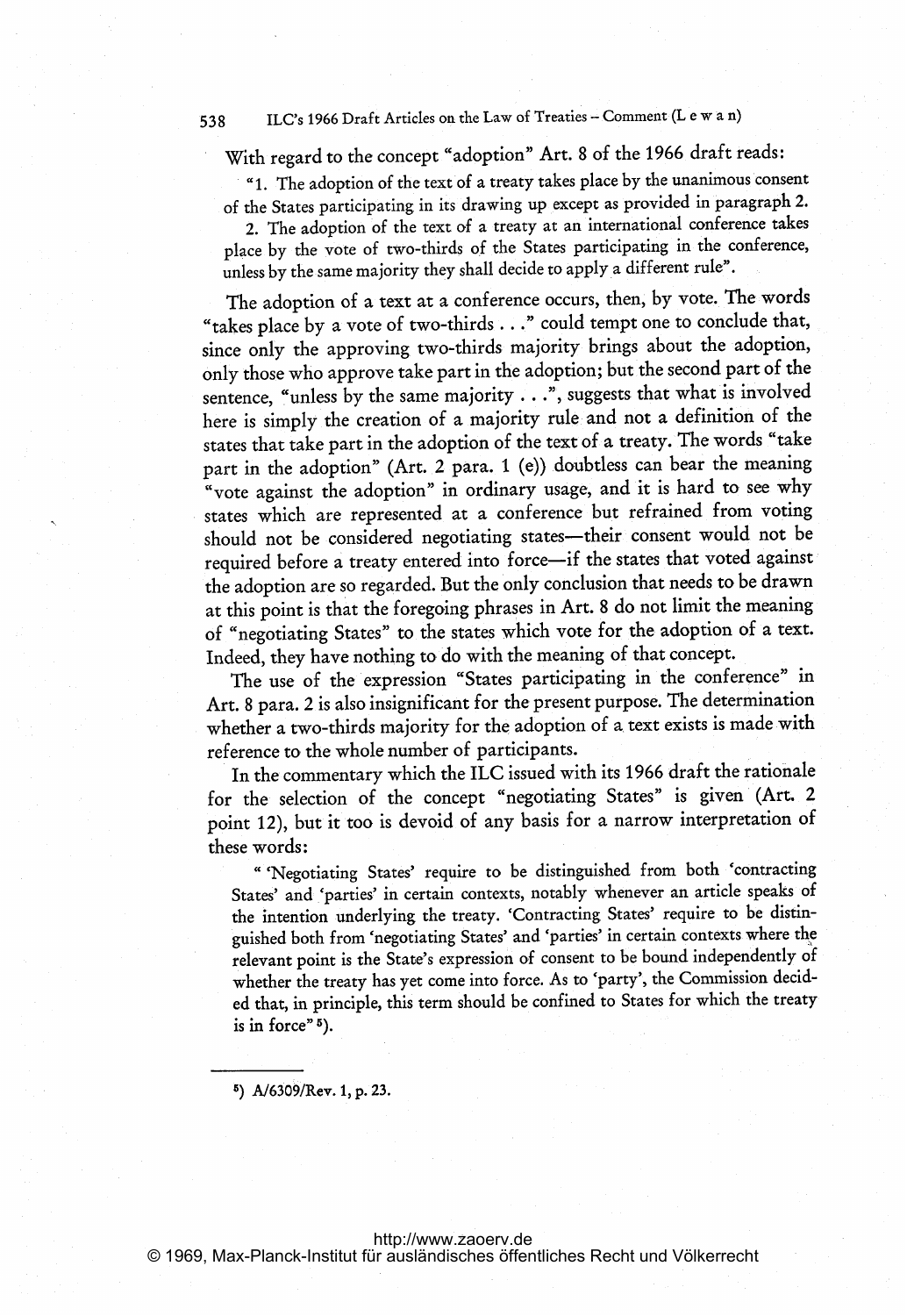## Art. 21 Para. 2: Entry into Force of Multilateral Treaties 539

According to this statement, the circle of participants whose opinions are significant for ascertaining the intention of the treaty could possibly include all who expressed opinions at <sup>a</sup> conference with regard to the meaning of the text.

There is a passage in the record of the ILC which shows that at least a couple of members of the Commission thought of "negotiating States" in <sup>a</sup> broad sense:

"54. Mr. R <sup>u</sup> <sup>d</sup> <sup>a</sup> said that the three definitions proposed by the Drafting Committee were satisfactory but he wished to know whether the term 'negotiating States' would cover States which ... had been among those that had voted against the adoption of a text requiring <sup>a</sup> two-thirds majority.

55. Sir Humphrey W a l d o c k, Special Rapporteur, said it was a difficult point, but his answer would be in the affirmative. The definition was intended to cover the States responsible for drawing up the text and thus, as <sup>a</sup> corporate group, for producing the intention to be found in the text...

56. Mr. Ruda said that that had been his interpretation of the definition  $\cdots$ <sup>"6</sup>).

The Commission members who engaged in this exchange did not seem to be conscious of the consequences of this broad concept of "negotiating" in the context of Art. 21 para. 2. Their interpretation of the words "negotiating States" is correct, in that it corresponds to Art. <sup>2</sup> and the commentary to Art. 2. But the use of these words in Art. <sup>21</sup> para. <sup>2</sup> is like throwing <sup>a</sup> monkey wrench into the machinery. There are no indications anywhere else that the members of the ILC or the delegates to the first phase of the diplomatic conference in Vienna in <sup>1968</sup> intended the consequences of using this broad concept in Art. <sup>21</sup> para. <sup>2</sup> which were sketched at the beginning of this study or were even conscious of them.

The ILC gave no explanation at all in its comment to Art. <sup>21</sup> of the 1966 draft for the departure from the formulation that appeared in Art. 23 para. <sup>2</sup> of the <sup>1965</sup> draft, though it usually gives reasons for amending its drafts. It might well be assumed, therefore, that the meaning of the earlier draft was to be retained in the 1966 draft but that the formulation in the latter cropped up inadvertantly.

For the foregoing reasons either Art. <sup>21</sup> para. <sup>2</sup> should be corrected editorially, or its consequences and those of other versions should be examined and a new choice made.

It is submitted that the 1965 version should be restored with one minor change, namely the insertion of the word "adopted" before "treaty" at the beginning of para. 1, so that the statement that follows is related to Art. 8.

6) YBILC 1966, vol. I, part III, p. 292.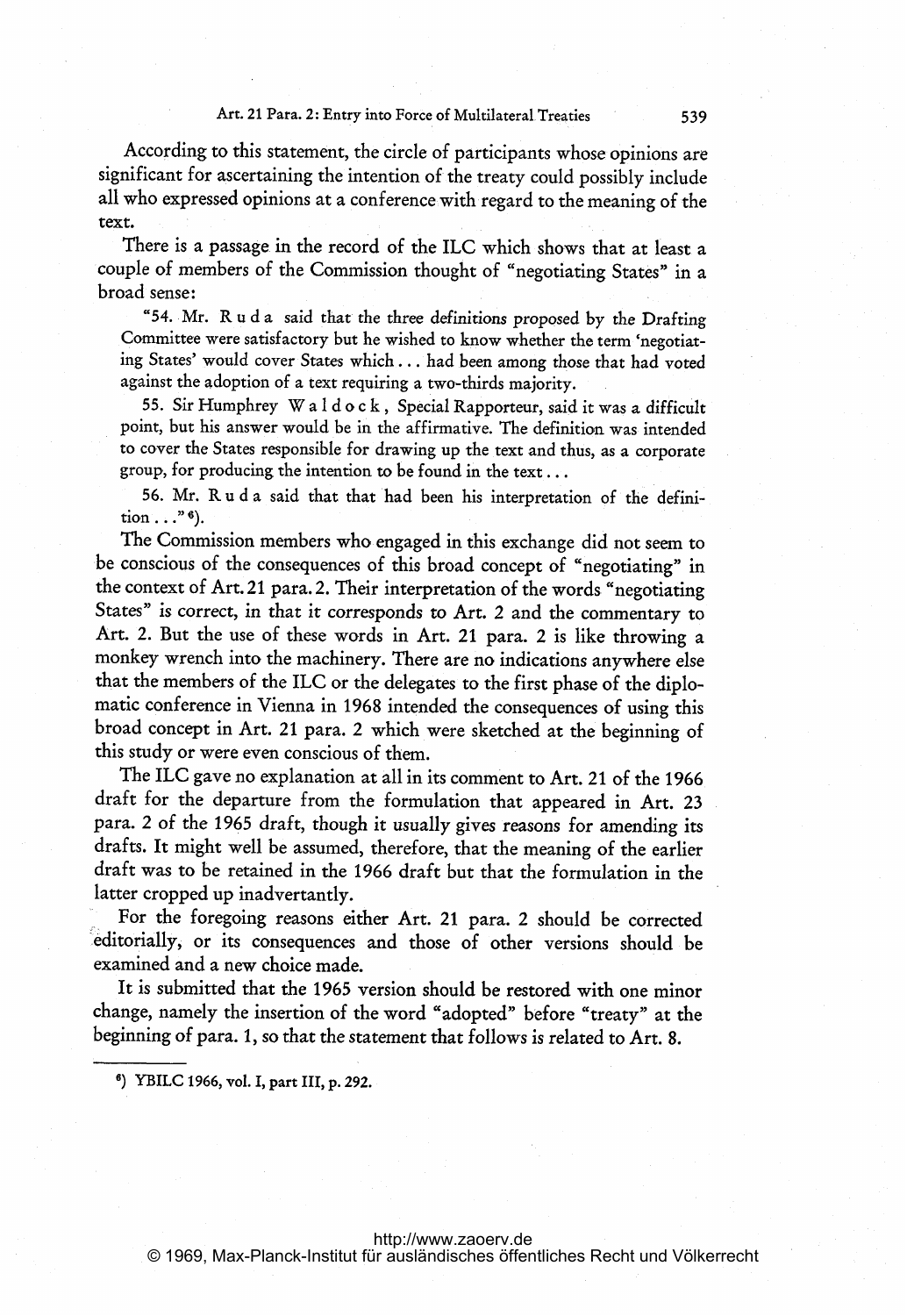## <sup>540</sup> ILC's <sup>1966</sup> Draft Articles on the Law of Treaties - Comment (L <sup>e</sup> w <sup>a</sup> n)

## Art. <sup>21</sup> paras. <sup>1</sup> and 2 would then read:

1. An adopted treaty enters into force in such manner and upon such date as it may provide or as the states which adopted its text may agree.

2. Failing any such provision or agreement, a treaty enters into force as soon as all the states which adopted the text have consented to be bound by the treaty.

The essential point of the 1965 version of Art. <sup>21</sup> para. 2 is that the only states which are significant for the coming into effect of a treaty are those that have adopted <sup>a</sup> text in accordance with Art. <sup>8</sup> para. 2. States which did not vote for the adoption of a text are not properly concerned with the entry into effect of the treaty. Having rejected the text or abstained from voting, they have no legitimate interest in determining whether it will come into force. Since this version ignores disinterested states and those states which through their refusal to adopt the text have declared their opposition to being bound by the treaty, it would facilitate-indeed, make possiblethe entry into force of treaties. Finally, it corresponds to the basic idea of Art. <sup>8</sup> para. <sup>2</sup> which prevents <sup>a</sup> minority of dissenters or opponents of onethird or less from hindering the adoption of a treaty.

It might be argued that, although the 1966 version of Art. <sup>21</sup> is unsuitable insofar as it applies to treaties that are adopted at conferences in the sense of Art. <sup>8</sup> para. 2, it is appropriate for treaties whose adoption occurs otherwise than at <sup>a</sup> conference, i.e., in the sense of Art. <sup>8</sup> para. 1. The reason why the coming into force of <sup>a</sup> treaty should not depend upon the consent of the "negotiating States" at conferences-it would lead to the absurd result that states which voted against the adoption of a text or withheld their votes and, therefore, do not have a legitimate interest must give their consent before a treaty can come into force-does not hold for the situations in which adoptions take place otherwise than at conferences, because in the latter situations adoptions can only occur through the unanimity of all participating states; the coming into effect of <sup>a</sup> treaty cannot be frustrated by states which showed themselves to be dissenters or indifferent when the adoptions were voted upon.

It would be argued accordingly that where the consent of all participating states is required before <sup>a</sup> treaty can be adopted, it makes good sense to make its entry into force depend upon the consent of the negotiating states (all who take part in the drawing up and adoption of <sup>a</sup> treaty). In line with these thoughts the following version of Art. <sup>21</sup> paras. <sup>1</sup> and 2, which would harmonize the 1965 and 1966 versions and take account of the significant differences between the two. paragraphs in Art. 8, might be proposed: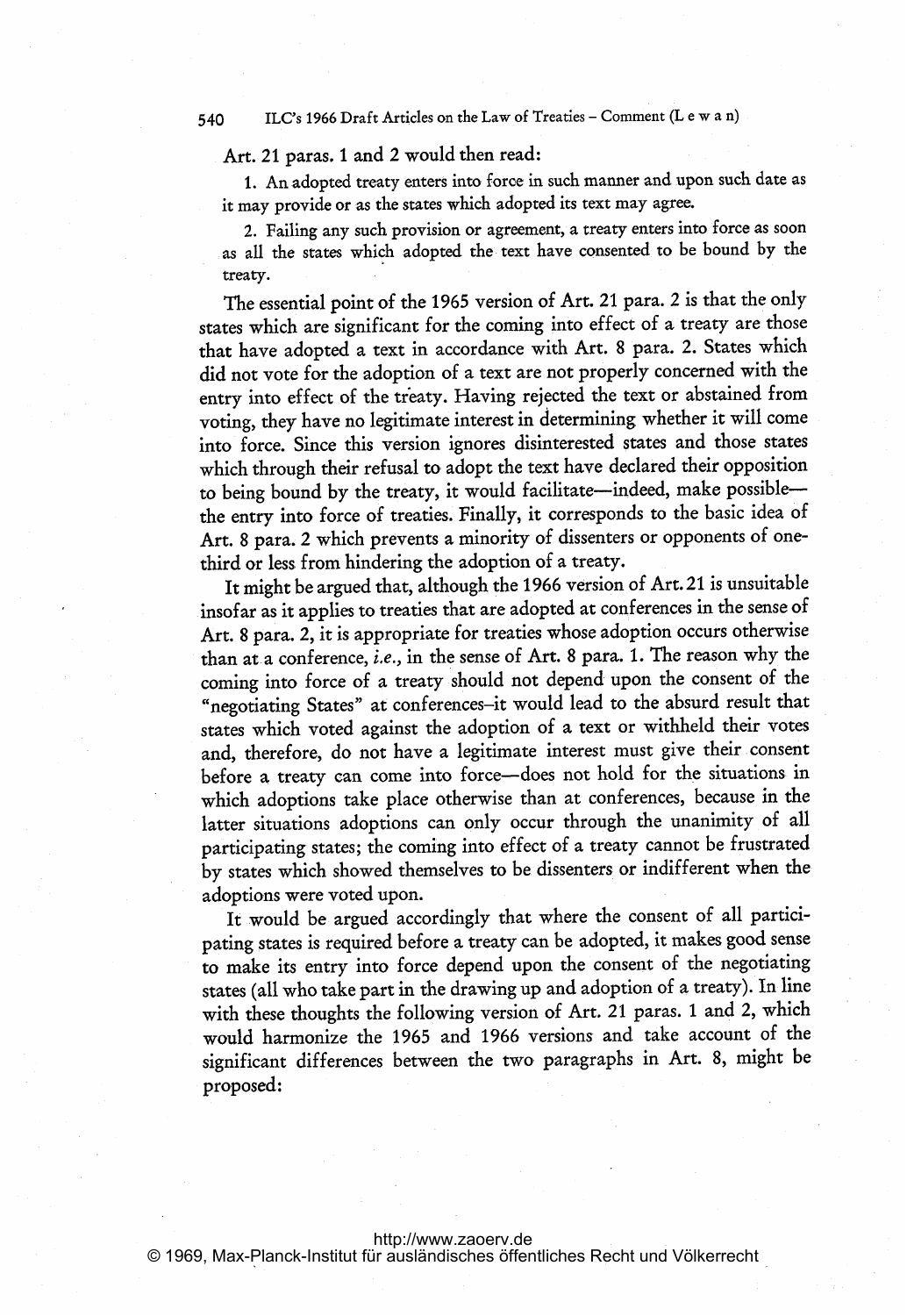#### Art. 21 Para. 2: Entry into Force of Multilateral Treaties 541

1. An adopted treaty enters into force in such manner and upon such date asit may provide or as the negotiating states or, in the case of Art. <sup>8</sup> para. 2, the states which had voted in favor of its text may agree.

2. Failing any such provision or agreement, an adopted treaty enters into force as soon as consent to be bound by the treaty has been established for all the negotiating states or, in the case of Art. <sup>8</sup> para. 2, for all the states which had voted in favor of its text.

Although this is better than the 1966 version and deserves serious consideration, it contains certain defects which make it less desirable than the 1965 version as amended above.

First: The concept "negotiating States" is ambiguous. As already indicated it could refer to the states which expressed themselves for or against the adoption of the text. It might mean all the participating states. Assuming that the meaning of negotiating states becomes clarified, the entry into force of a treaty whose adoption does not take place at a conference would depend upon the consent either of those states which expressed themselves with regard to the adoption of the text or all the participating states. If the former is to be taken as the meaning of negotiating states, the argument, which might be made, that the need for unanimity of participants to bring about the adoption of a text calls correspondingly for unanimity to bring a treaty into force becomes irrelevant. Furthermore these events seem to be insignificant in the present context where the question is, which states should be entitled to determine whether a treaty will come into force? It is not the fact that a state participates or expresses itself as to the adoption of a text, but rather the fact that it has expressed itself <sup>f</sup> o <sup>r</sup> the adoption of a text that gives it a legitimate stake in determining the destiny of a proposed treaty. Thus, the objection made here to this version is fundamentally the same as the objection that was made above regarding the coming into effect of treaties which are adopted at conferences.

Second: If negotiating states is to be identified with participating states, then Art. 21 embodies two separate rules (in each paragraph), though one rule would achieve the same practical consequences. The coming into force of <sup>a</sup> treaty would depend upon adoption plus the consent to be bound of (a) the adopting states or (b) the negotiating states. The single rule which is expressed in the 1965 version (rule (a) above) would have achieved the same practical ends and at the same time have furthered an ideal of codification, namely the creation of fewer and more general rules, thus making the system of rules easier to understand.

It should be clear that the two formulations that are being urged for consideration in this paper as substitutes to Art. 21 of the 1966 draft are